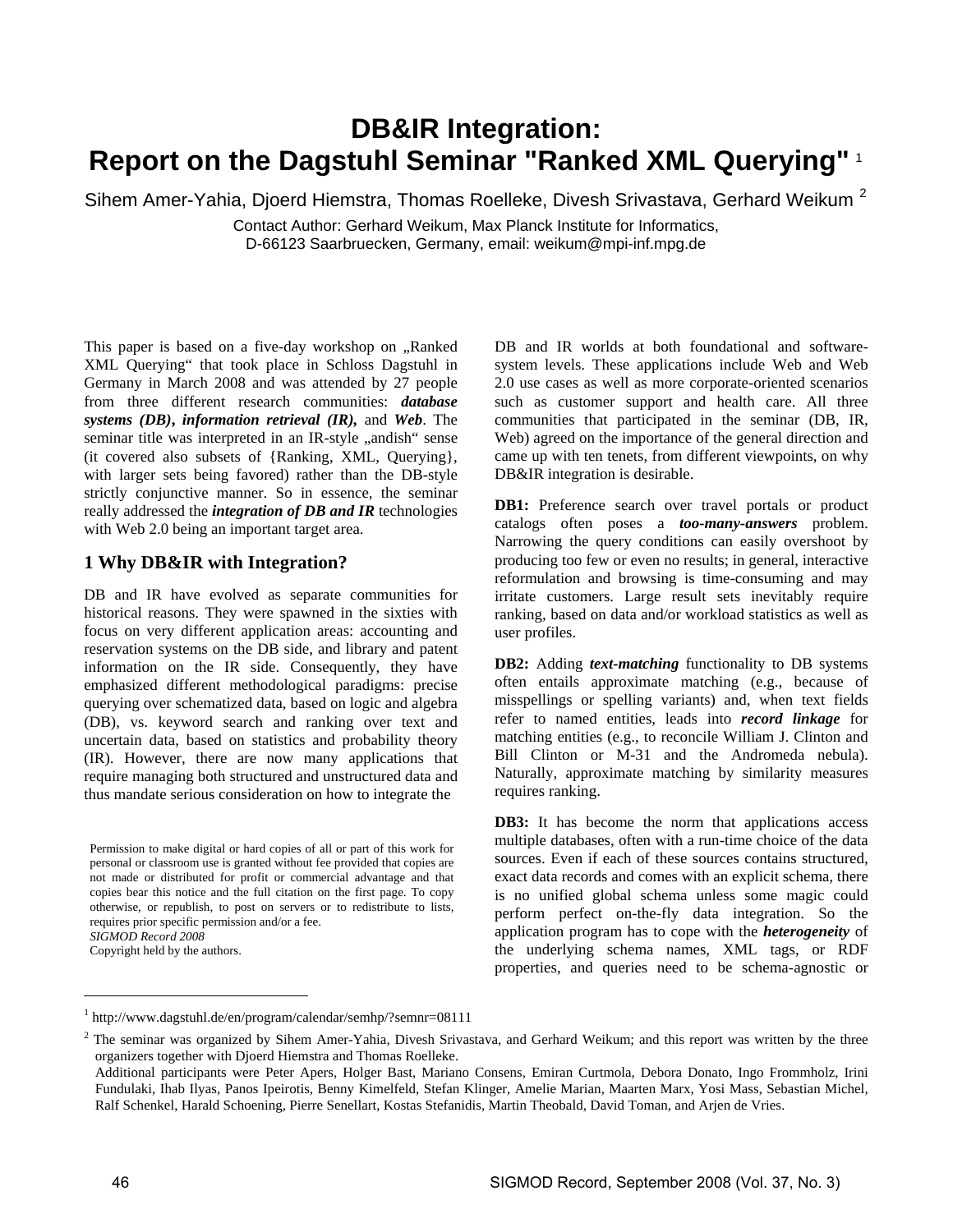tolerant to *schema relaxation*. In addition to this fact of life, many application builders (e.g., for e-science portals) do not want to start with a lengthy schema design process and rather want to be immediately productive by first entering data and only later adding and evolving metadata in a *pay-as-you-go* manner.

**DB4:** Textual information contains named entities and relationships between them in natural-language sentences. These can be made explicit by *information-extraction* techniques (pattern matching, statistical learning, NLP). This can potentially lead to large knowledge bases whose facts, however, exhibit some uncertainty. Querying the extracted facts thus entails the need for ranking. Moreover, it is often desirable that such information can be conveniently queried using keywords rather than sophisticated expressions in SQL or XQuery. With the extracted data organized in graph structures, this entails new research problems like determining when keyword occurrences are interconnected in a meaningful way and efficiently computing answers in ranked order,

**IR5:** *Digital information* really comprises both recordoriented and document-oriented data. The DB and IR fields have *common roots* even before the two areas became historically and somewhat artificially separated. In the fifties, Hans-Peter Luhn foresaw computer-based business intelligence and invented automatic indexing; this line of research led to text IR, but included what would now be seen as DB issues. It may be noteworthy that Luhn started his career with a punchcard-based algorithm for searching files of chemical compounds. Another anecdotal evidence for DB&IR commonalities is that both HTML/XML and thus the prevalent Web formats and the relational DB technology can be traced back to IBM Almaden, namely, to the seminal works of Charles Goldfarb and Ted Codd.

**IR6:** Information in digital libraries, enterprise intranets, escience portals, and business-oriented Web sites is increasingly demanding *structured IR* that goes beyond keyword search by understanding attributes, XML tags, and metadata. The most successful approach along this line is the *faceted IR* paradigm that underlies most Internet merchant sites for product search, result refinement, and interactive exploration.

**IR7:** Search-result *personalization*, adapting to the information-oriented tasks of the user, and proactive support for the user's information needs, are key directions towards better search precision/recall and user satisfaction. To this end, user preferences and profiling based on the user's long-term history of queries, clicks, and data usage, can be exploited, but also short-term behavior in the context of the current task needs to be considered. Such approaches are already pursued for Web, news, and blog search, and have enormous potential especially for individualizing and thus enhancing *desktop search*.

**IR8:** Recognizing and tagging entities in text sources allows *entity-search* queries about electronics products, travel destinations, movie stars, etc., thus boosting the search capabilities on intranets, portals, news sites, and the business- and entertainment-oriented parts of the Web. Likewise, extracting binary relations between entities and also place and time attributes can pave the way towards *semantic IR* on digital libraries (e.g., PubMed), news, and blogs. Such capabilities are also a key asset for opinion mining and natural-language question answering.

**Web9:** As the surface Web is more and more dominated by portals, dynamic content loading (using Ajax and CMS's), data feeds, and mashups, understanding and querying the so-called *Deep Web* (aka. Hidden Web) of structured databases underneath the surface becomes an increasingly pressing issue.

**Web10:** Modern *Web 2.0* platforms for user-generated content and social networks have a mix of structured and unstructured data such as photos or videos with rich metadata, and an additional wealth of user-behavior and community information like tagging, rating, recommendations, friendships and other social relations, and so on.

Notwithstanding the general sense of agreement, the three communities also expressed major cultural and technical differences. For example, DB3, IR6, and Web10 all address the need for structure, whereas DB3 emphasizes relaxation of structure, IR6 emphasizes adding structure to information, and Web10 takes a mix of structured and unstructured data for granted. As another example, DB2, DB4, and IR8 address the need for named entities resulting from NLP techniques, whereas DB2 and DB4 emphasize approximate matching and ranking, and IR8 emphasizes adding relationships between entities. Generally, what this paper refers to as DB&IR integration would be naturally called IR&DB integration for the IR community, and the Web folks would not resist occasional remarks that the Web has come with its own software technology and has been very successful by ignoring both standard DB systems and traditional IR engines. These cultural and technical differences are partly reflected in the topics discussed below.

## **2 Hot Issues and Emerging Themes**

### **2.1 XQuery Full-Text Scoring and Ranking**

Both DB and IR participants agreed that XQuery Full-Text, XQFT for short, is troublesome (the Web people did not seem to care about it). XQFT is the designated W3C standard, currently in draft mode, for incorporating textmatching, scoring, and ranking functionality into the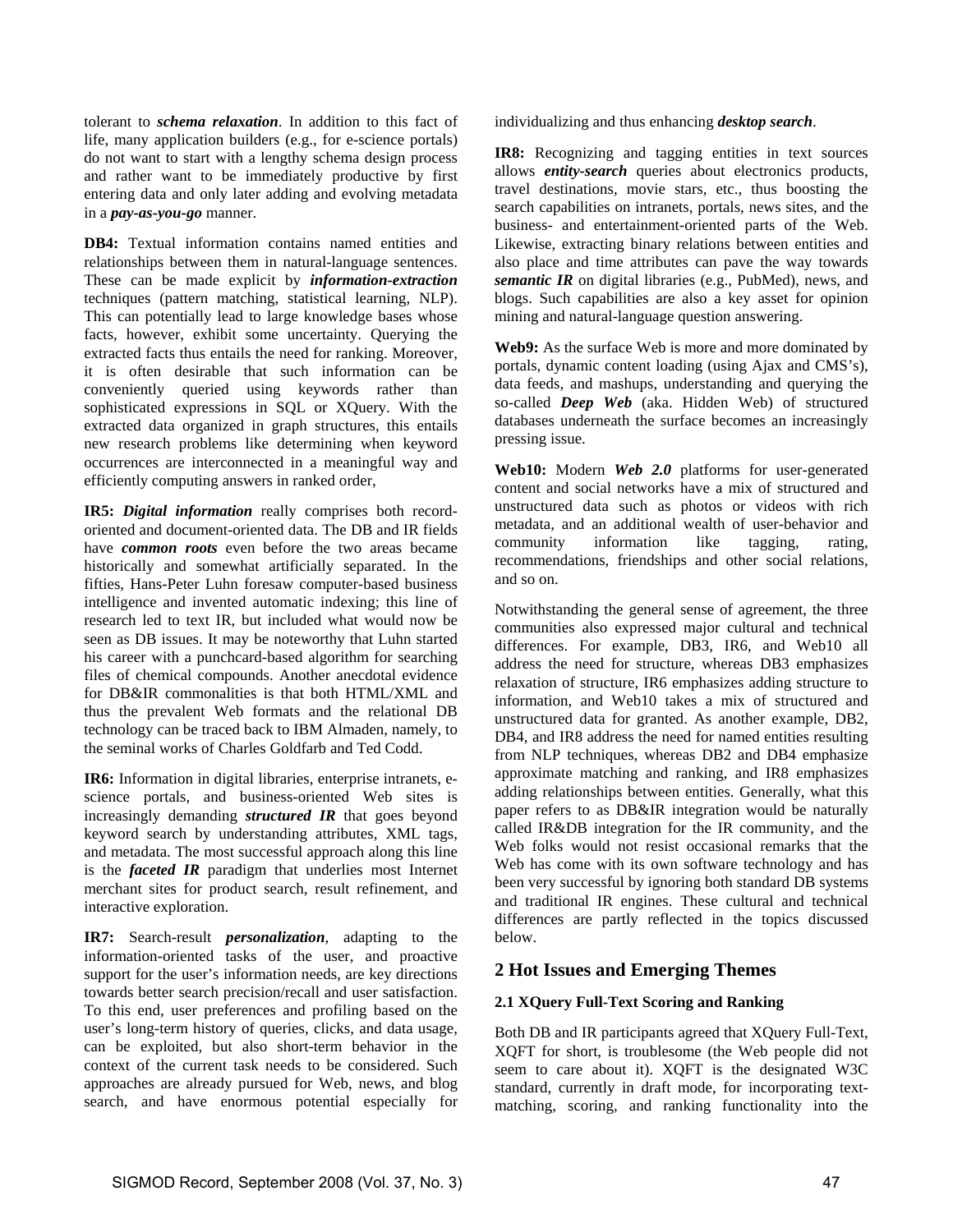XQuery language. It offers great flexibility for applications to customize their own tokenization (e.g., word/phrase/name/sentence boundaries, stemming, etc.), thesauri, and scoring functions. However, this highly flexible programming comes with *semantic pitfalls*, and there is hardly any guidance for application developers on making appropriate use of the various operators and scoreaggregation options.

For example, what are the semantic differences between searching for *"Billy AND the AND Kid"*, *"Billy OR the OR Kid",* or *"(Billy AND the) OR (the AND Kid)"*, or the phrase (sequence) "Billy the Kid", in the same XML element or spread across arbitrary elements? Is the phrase search guaranteed to return a subset of the conjunctive search? Is the ranked result list of the former a prefix of the latter's result? What if the conjunction is expressed at the XQuery level rather than in the text condition? For example, are the three conditions 1) *\$a ftcontains "Billy" ftor "Kid"*, 2) *\$a ftcontains ("Billy", "Kid")*, 3) *\$a ftcontains "Billy" or \$a ftcontains "Kid"* equivalent formulations, and if so, are they guaranteed to produce the same rankings and therefore the same top-10 results for any IR model instantiation? How does the tokenization plug-in affect the outcome? How do scores for primitive conditions propagate into scores for composite subqueries?

IR people felt that the scoring facilities for XQFT were mere ad-hoc and restricted, since the XQFT approach lacks the theoretical underpinnings of modern IR models like probabilistic IR or statistical language models. Such IR models have a range of desirable properties including sound reasoning about score composability. Also, the XQFT property that all scores – even for subquery results – must be between 0 and 1 seems very limiting and would rule out a straightforward implementation of some of the most successful IR scoring functions such as BM25 or loglikelihood ratios. DB people, on the other hand, felt that a clean algebraic approach would help for reasoning about equivalent query formulations (execution plans). When users formulate different queries that are not really equivalent in the underlying algebra, DB people would blame it on the user (i.e., programmer in the case of XQFT). IR people would be more concerned about users understanding the principles behind the scoring model. For example, how do global statistics about idf values or average document/element lengths affect the scoring? How can such aspects be incorporated into XQFT? Can application builders really cope with the flexibility of XQFT?

### **2.2 Search with Context**

DB applications seem to be getting more and more useroriented (bringing the field closer to IR where awareness of human-user aspects has a long tradition), as opposed to the

classical, now perfectly mastered, business-platform applications. Examples are personalized Web exploration, desktop search and personal information management, and social networks. This trend raises the issue of how to take into account the *context* in which a user poses queries and explores information. The context includes environmental parameters like the location, time, device, and situation (e.g., business meeting vs. tourist tour) of the user, but should also consider inherent preferences and long-term behavior of the individual. For the latter, building and maintaining user profiles is a popular approach, based on statistics about prior queries, clicks, and others actions in the user's history. The profile may in turn be encoded in the form of constraints and rules that can drive query rewriting for simple relational queries or sophisticated XQuery programs. Of course, such approaches have a long tradition in IR, but relevance feedback, query expansion, user-specific result ranking, and other related techniques were mostly explored for keyword search; the structure of XML data adds opportunities as well as research challenges.

A particularly intriguing case for context-aware functionality, customized to an individual user, is *desktop search*. Path labels of email folders and directory paths, along with attributes about dates, authors, and other context, and content keywords together provide powerful ways of searching and ranking. All this can be cast into XML-centric DB&IR methods; particular attention needs to be paid to approximate matchings of paths and other sub-structures as users often do not remember their directories that well. But the potential goes way beyond XML similarity search: unlike in a Web setting, the user's own desktop data (i.e., the file system on her PC or mobile device) can be analyzed in a much deeper way for more expressive and strongly individualized rewriting, expansion, and ranking strategies. Last but not least there are great opportunities for observing the user – on the client side without any privacy breaches – and customizing system actions to the current task of the user. For example, the last few emails read, the last few new items seen on a Web site, the last few MP3 songs listened to, or the last few incoming phone calls provide clues about the user's current information needs and can enable opportunities for task-oriented search and even proactive information supply.

### **2.3 Ranking over Uncertain Databases**

The best years of exact data seem to be over. Most of the interesting applications face uncertain data for various reasons: 1) in sensor networks there are natural and unavoidable sources of measurement errors so that the data often needs to be interpreted in view of the error variance or with confidence intervals; 2) in Web 2.0 forums, the most valuable data is manifested in social